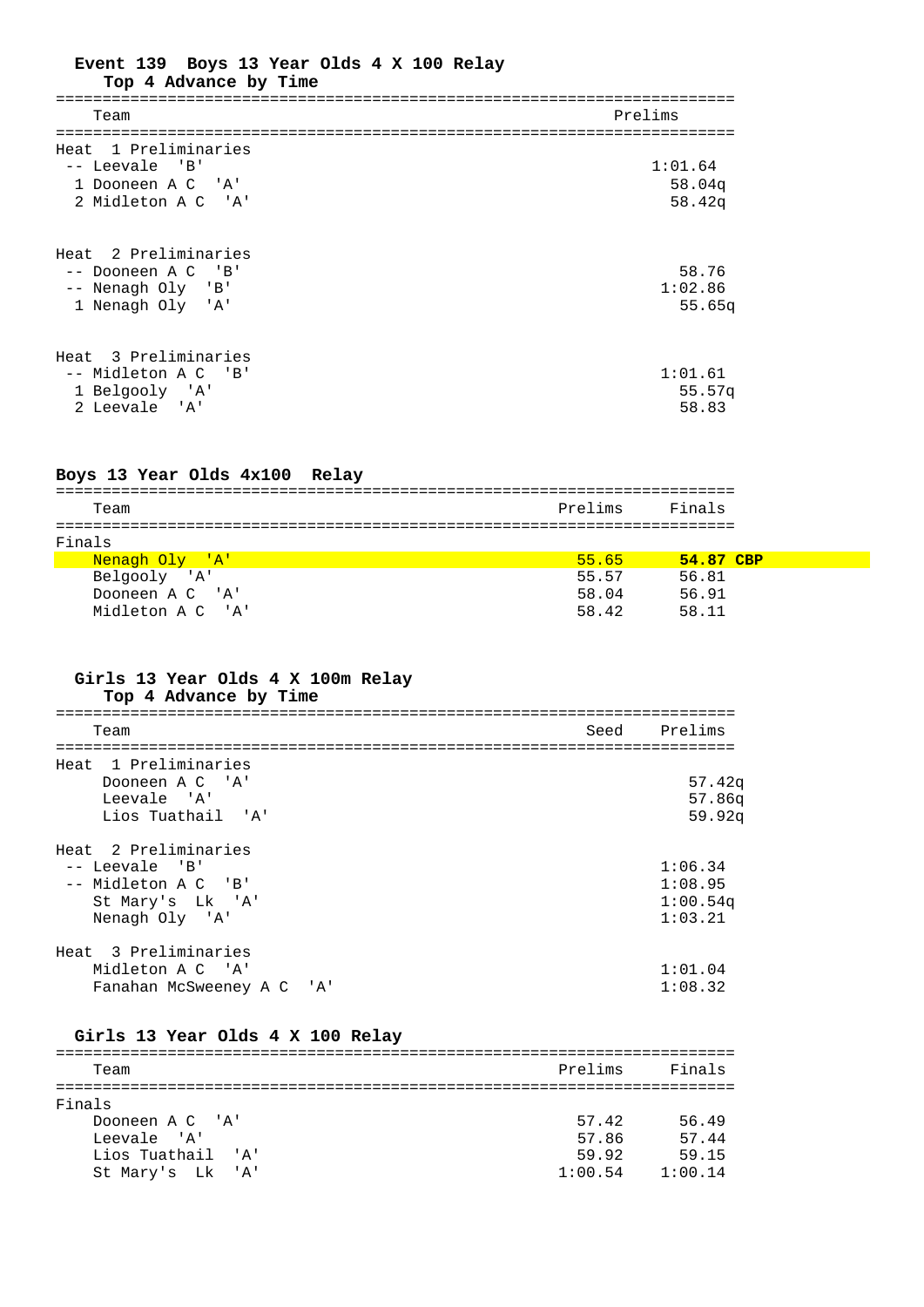# **Boys 14 Year Olds 4 X 200 Relay**

### **Top 4 Advance by Time**

| Team                 | Seed Prelims |
|----------------------|--------------|
|                      |              |
| Heat 1 Preliminaries |              |
| Templemore 'A'       | 1:54.50q     |
| Leevale 'A'          | 1:58.72      |
| Midleton A C 'A'     | 2:02.40      |
| Heat 2 Preliminaries |              |
| -- St Mary's Lk 'B'  | 2:03.06      |
| Nenagh Oly 'A'       | 1:55.51q     |
| Dooneen A C 'A'      | 1:55.52q     |
| Heat 3 Preliminaries |              |
| $--$ Leevale 'B'     | 1:58.72      |
| Midleton A C 'B'     | 2:05.75      |
| St Mary's Lk 'A'     | 1:54.63q     |

## **Boys 14 Year Olds 4 X 200 Relay**

|               |                                 | _ _ _<br>---              |
|---------------|---------------------------------|---------------------------|
| .'⊖ar         |                                 | $\overline{ }$<br>_______ |
| _____________ | ------------------------------- | . _ _ _ _<br>- - -        |

#### Finals

| <mark>St Mary's Lk 'A'</mark> | $1:54.63$ $1:52.03$ CBP |
|-------------------------------|-------------------------|
| Templemore 'A'                | $1:54.50$ $1:55.06$     |
| Nenagh Oly 'A'                | $1:55.51$ $1:57.81$     |
| Dooneen A C 'A'               | $1:55.52$ $2:00.05$     |

## **Girls 14 Year Olds 4 x 200 Relay**

**Top 4 Advance by Time**

| Team                 | Seed | Prelims  |
|----------------------|------|----------|
|                      |      |          |
| Heat 1 Preliminaries |      |          |
| Carrick on Suir 'A'  |      | 2:02.18q |
| Belgooly 'A'         |      | 2:19.91  |
| Heat 2 Preliminaries |      |          |
|                      |      |          |
| Leevale 'A'          |      | 2:04.21  |
| Emerald 'A'          |      | 2:04.36  |
| St Mary's Lk 'A'     |      | 2:04.4   |
| Midleton A C 'A'     |      | 2:08.43  |
| Heat 3 Preliminaries |      |          |
|                      |      |          |
| Dooneen A C 'A'      |      | 1:58.41q |
| Marian 'A'           |      | 1:59.81q |
| Templemore 'A'       |      | 2:03.34q |
| Liscarroll 'A'       |      | 2:10.18  |

## **Girls 14 Year Olds 4 X 200 Relay**

| Prelims | Finals  |
|---------|---------|
|         |         |
|         |         |
| 1:58.41 | 1:57.95 |
| 1:59.81 | 1:59.45 |
| 2:03.34 | 2:02.04 |
| 2:02.18 | 2:05.74 |
|         |         |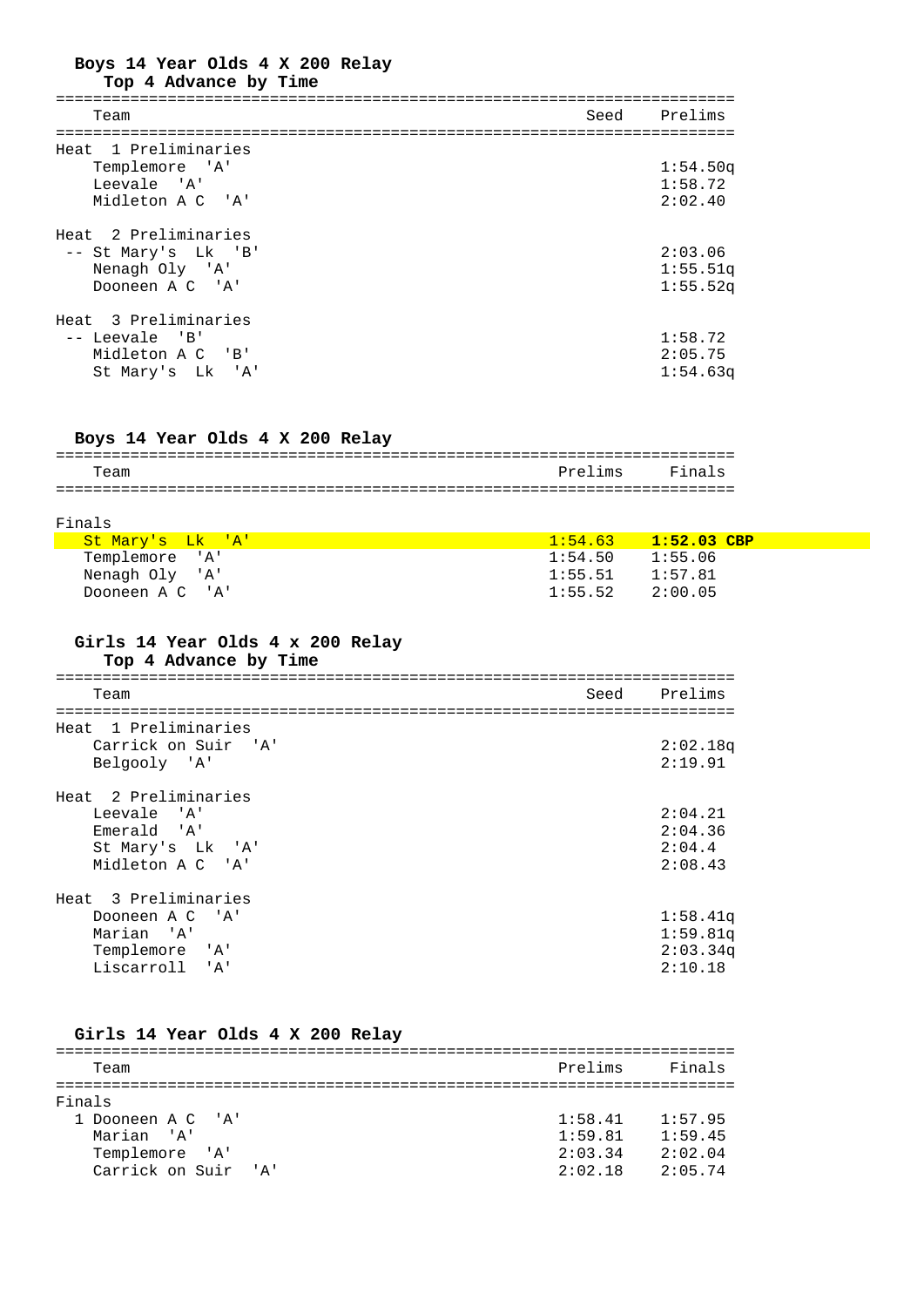| Event 143 Boys 15 Year Olds 4 x 200 Relay |                |
|-------------------------------------------|----------------|
| Team                                      | Finals<br>Seed |
| Final                                     |                |
| Leevale 'A'                               | 1:48.30        |
| Dooneen A C 'A'                           | 1:52.80        |
| Leevale 'B'                               | x1:59.06       |

## **Girls 15 Year Olds 4 x 200 Relay Top 4 Advance by Time**

| Team                 | Seed | Prelims  |
|----------------------|------|----------|
|                      |      |          |
| Heat 1 Preliminaries |      |          |
| Dooneen A C 'A'      |      | 1:53.92q |
| Leevale 'A'          |      | 2:03.65  |
| Carrick on Suir 'A'  |      | 2:05.27  |
| Midleton A C 'A'     |      | 2:05.56  |
|                      |      |          |
|                      |      |          |
| Heat 2 Preliminaries |      |          |

| Leevale 'B'    | 2:10.28  |
|----------------|----------|
| Nenagh Oly 'A' | 1:59.76q |
| Liscarroll 'A' | 2:00.13q |
|                |          |

| Heat 3 Preliminaries      |             |
|---------------------------|-------------|
| Riverstick Kinsale 'A'    | $1:59.07$ a |
| Limerick AC 'A'           | 2:04.41     |
| Fanahan McSweeney A C 'A' | 2:16.96     |

## **Girls 15 Year Olds 4 X 200 Relay**

| Prelims | Finals  |  |  |  |
|---------|---------|--|--|--|
|         |         |  |  |  |
|         |         |  |  |  |
| 1:53.92 | 1:54.21 |  |  |  |
| 1:59.07 | 1:58.39 |  |  |  |
| 1:59.76 | 1:59.00 |  |  |  |
| 2:00.13 | 1:59.61 |  |  |  |
|         |         |  |  |  |

## **Boys 16 Year Olds 4 X 200 Relay**

| Team             | Seed | Finals  |
|------------------|------|---------|
|                  |      |         |
| Finals           |      |         |
| Dooneen A C 'A'  |      | 1:42.48 |
| Leevale 'A'      |      | 1:45.16 |
| St. Brendans 'A' |      | 1:48.44 |

## **Girls 16 Year Olds 4 X 200 Relay**

## **Top 4 Advance by Time**

| Team                 |  | Seed Prelims |  |  |
|----------------------|--|--------------|--|--|
|                      |  |              |  |  |
| Heat 1 Preliminaries |  |              |  |  |
| Carrick on Suir 'A'  |  | 1:48.32q     |  |  |
| Dooneen A C 'A'      |  | 1:49.81q     |  |  |
|                      |  |              |  |  |

## Heat 2 Preliminaries Leevale 'A' 1:53.57q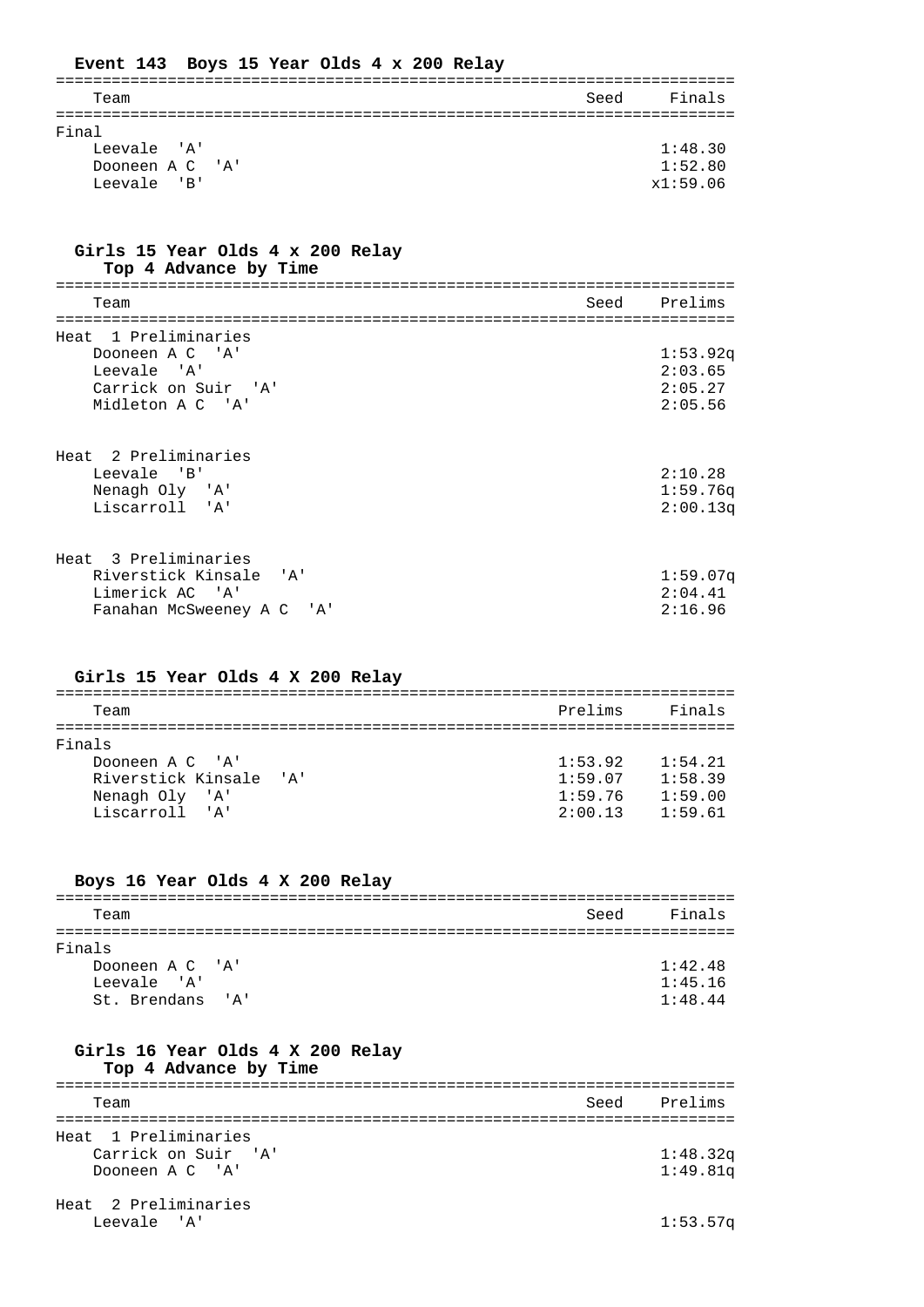#### **Girls 16 Year Olds 4 X 200 Relay**

| Team                | Prelims | Finals  |
|---------------------|---------|---------|
| Finals              |         |         |
|                     |         |         |
| Carrick on Suir 'A' | 1:48.32 | 1:48.19 |
| Dooneen A C 'A'     | 1:49.81 | 1:49.39 |
| Emerald 'A'         | 1:54.77 | 1:51.50 |
| Leevale 'A'         | 1:53.57 | 1:52.03 |

#### **Boys 17 Year Olds 4 X 200 Relay**

| Team                | Seed | Finals  |  |
|---------------------|------|---------|--|
|                     |      |         |  |
| Finals              |      |         |  |
| Templemore 'A'      |      | 1:41.88 |  |
| Carrick on Suir 'A' |      | 1:44.80 |  |
| Dooneen A C 'A'     |      | 1:46.60 |  |

### **Girls 17 Year Olds 4 X 200 Relay Top 4 Advance by Time**

| Team                 | Seed Prelims |
|----------------------|--------------|
|                      |              |
| Heat 1 Preliminaries |              |
| 1 Emerald 'A'        | 1:49.05q     |
| Carrick on Suir 'A'  | 1:49.19q     |
| 3 Leevale 'A'        | 1:54.31q     |
|                      |              |

# Heat 2 Preliminaries -- Emerald 'B' 1:58.40

| Nenagh Oly 'A'  | 1:54.31q |
|-----------------|----------|
| Dooneen A C 'A' | 1:54.74  |
| Marian 'A'      | 1:58.71  |

## **Girls 17 Year Olds 4 X 200 Relay**

| Team                | Prelims | Finals        |  |  |  |
|---------------------|---------|---------------|--|--|--|
|                     |         |               |  |  |  |
| Finals              |         |               |  |  |  |
| Carrick on Suir 'A' | 1:49.19 | $1:46.11$ CBP |  |  |  |
| Nenagh Oly 'A'      | 1:54.31 | 1:53.07       |  |  |  |
| Leevale 'A'         | 1:54.31 | 1:53.60       |  |  |  |
| Emerald 'A'         | 1:49.05 | DNF           |  |  |  |
|                     |         |               |  |  |  |

## **Boys 18 Year Olds 4 X 200 Relay**

| Team                | Seed | Finals  |
|---------------------|------|---------|
|                     |      |         |
| Finals              |      |         |
| Ennis Track A C 'A' |      | 1:39.13 |
| Templemore 'A'      |      | 1:42.81 |